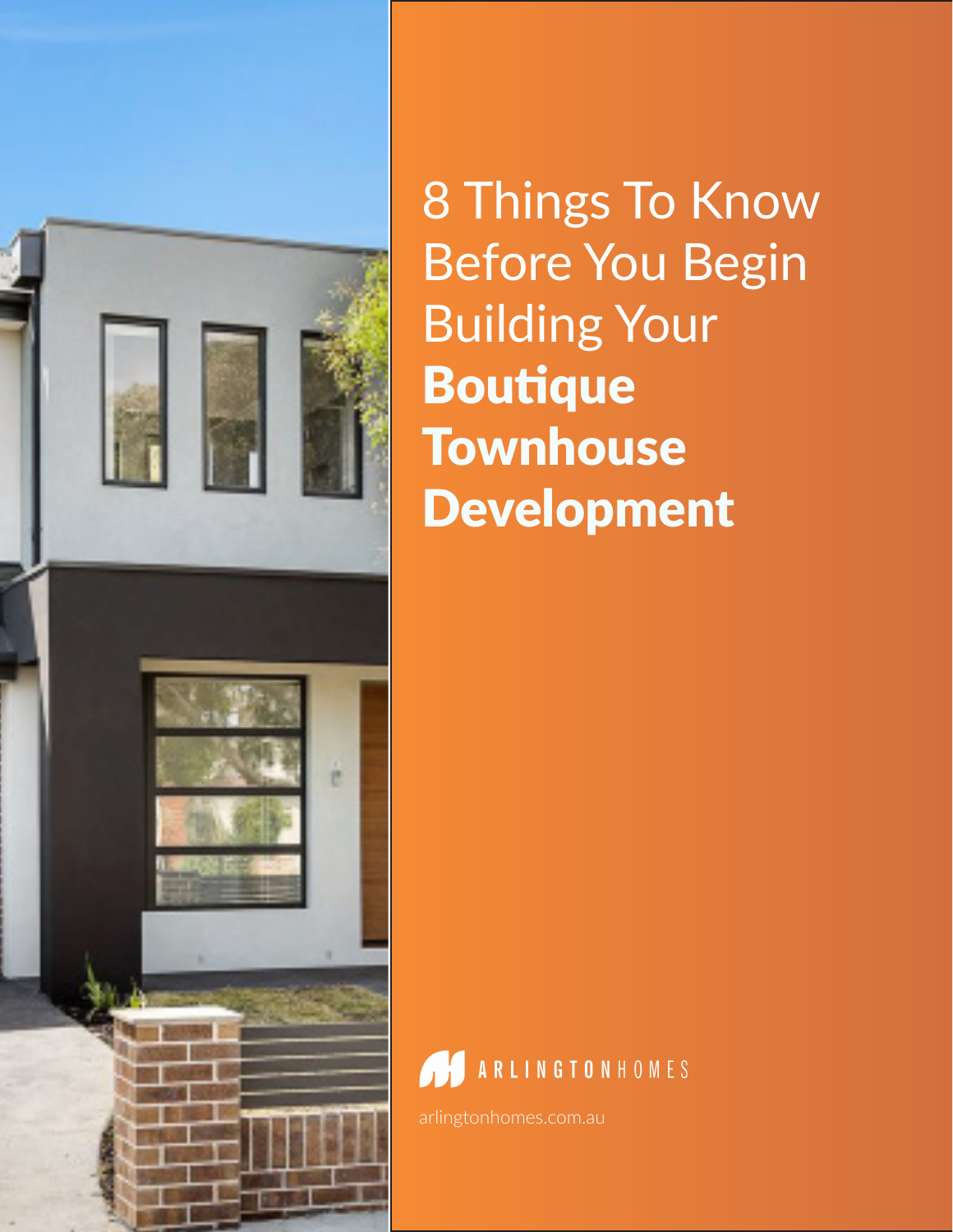## Building Your Development

# 01

**Every construction business is different, so it is imperative to research thoroughly before making the decision on who to trust with your build.**

To bring your boutique townhouse development to life, first you'll need to find a builder who offers the knowledge, experience and services you require. We advise visiting websites, social media outlets and reading reviews to gauge the builder's reputation and how they present their business online.

It is crucial to engage a builder with exclusive experience in custom townhouse building, as their expertise is essential to ensuring the building process is followed with precision. By preventing issues before they arise and introducing solutions specific to your custom build, a quality builder can save you time and money on your development project.

As Melbourne's premier townhouse builders, we are the trusted professionals with a solid reputation to prove it. We adhere to your requirements and conduct a seamless construction process from start to finish. Our team are prompt to respond to enquiries and maintain open communication throughout the process.



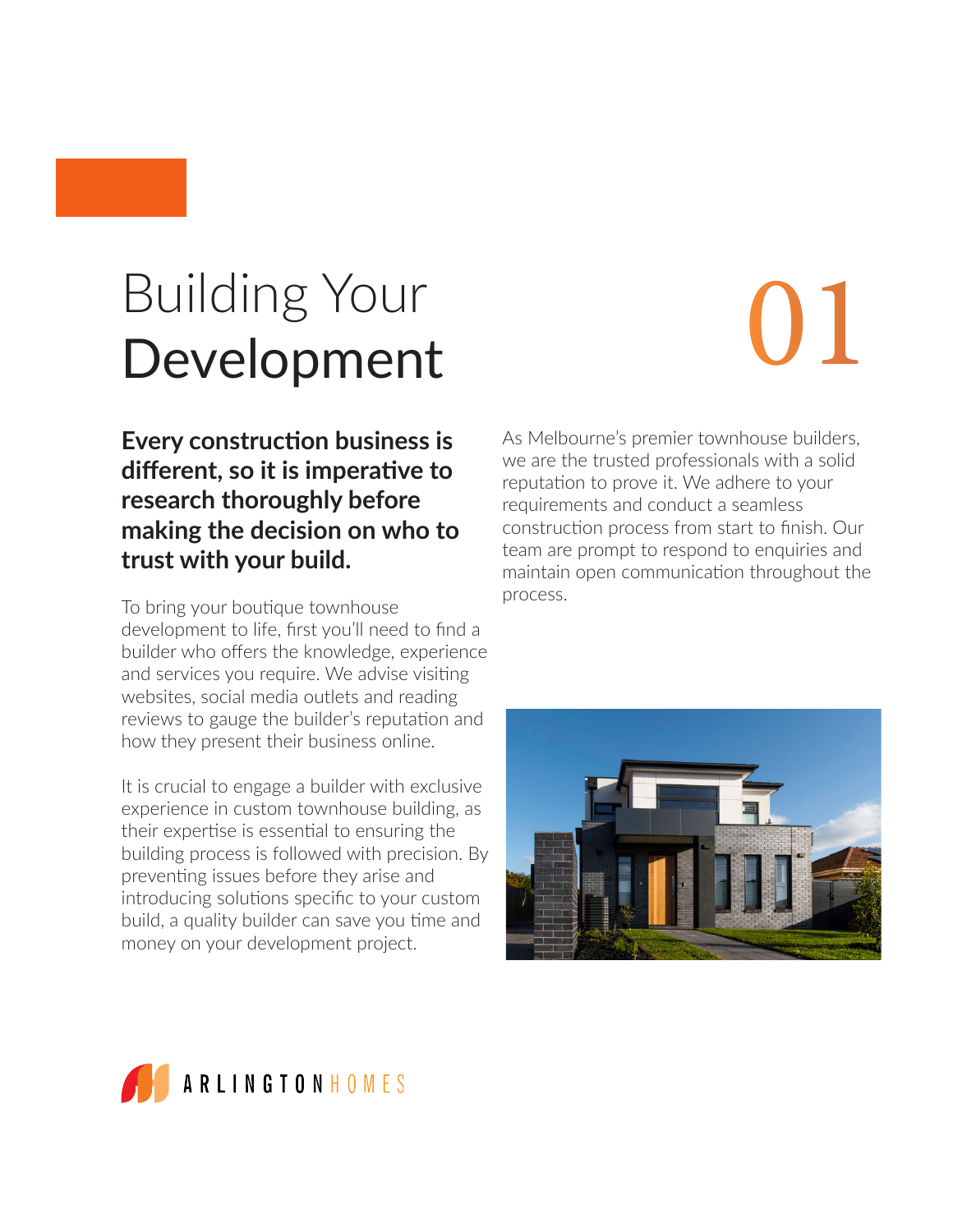# Selecting Your Design

**Once you have engaged your chosen builder, it's time to consider who will execute your design. The success of your project depends on how well your professional designer collaborates with your builder.** 

While both professional architects and building designers can complete your task to a high standard, each offer different budgets and skills, so you must first consider the complexity of your design. When it comes to designing your townhouse, always keep resale in mind. It is valuable to think about how the structure will fit into the existing environment, as well as the features buyers will be looking for in a multi-unit development when it comes time to sell your build. Remember that buyers are looking for an investment, so it is important to consider your end goal during the design process.

With this in mind, it is best to discuss your initial ideas and drawings with your chosen architect or building designer before your plans are finalised. Doing so will allow opportunity for your designer to make suggestions that could lead to significant savings on time and money in the long run.







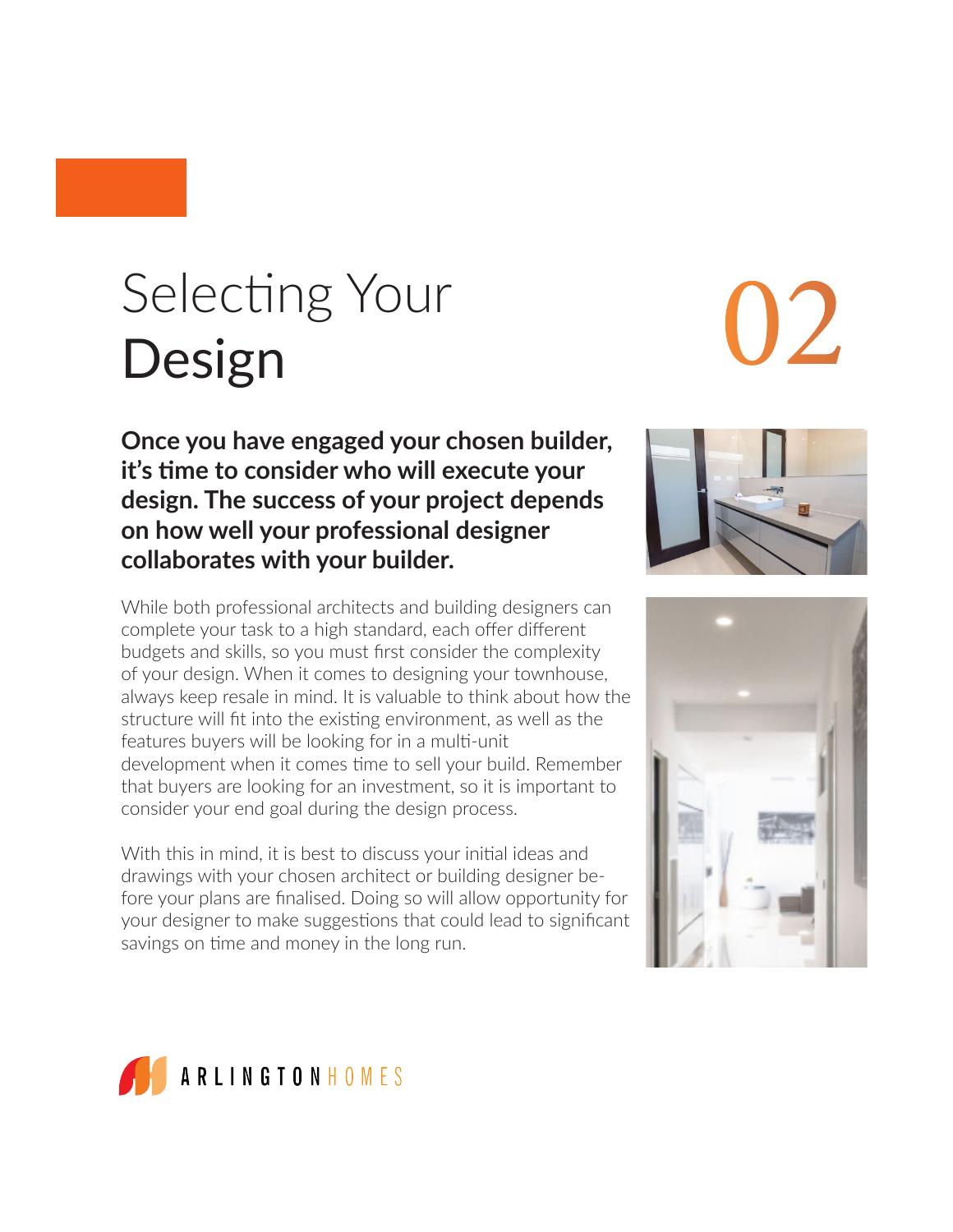## Choosing Your Land

With your return on investment in mind, you will need to think about contributing factors that will affect your ability to sell in the years to come – and this includes the location of your build.



Before you settle on a piece of land, consider the following:

- Your block's size and planning restrictions.
- Other building projects and developments occurring in the area.
- The infrastructure surrounding your block, and whether there are improve ments planned in the future to make the area more attractive.
- The popularity of the area, crime rating, and whether it is a rising or declining population.
- Local services and amenities that are valuable to potential renters and buyers, including public transport, parks, hospitals, childcare centres and hospitality venues.
- The school zone of your block.

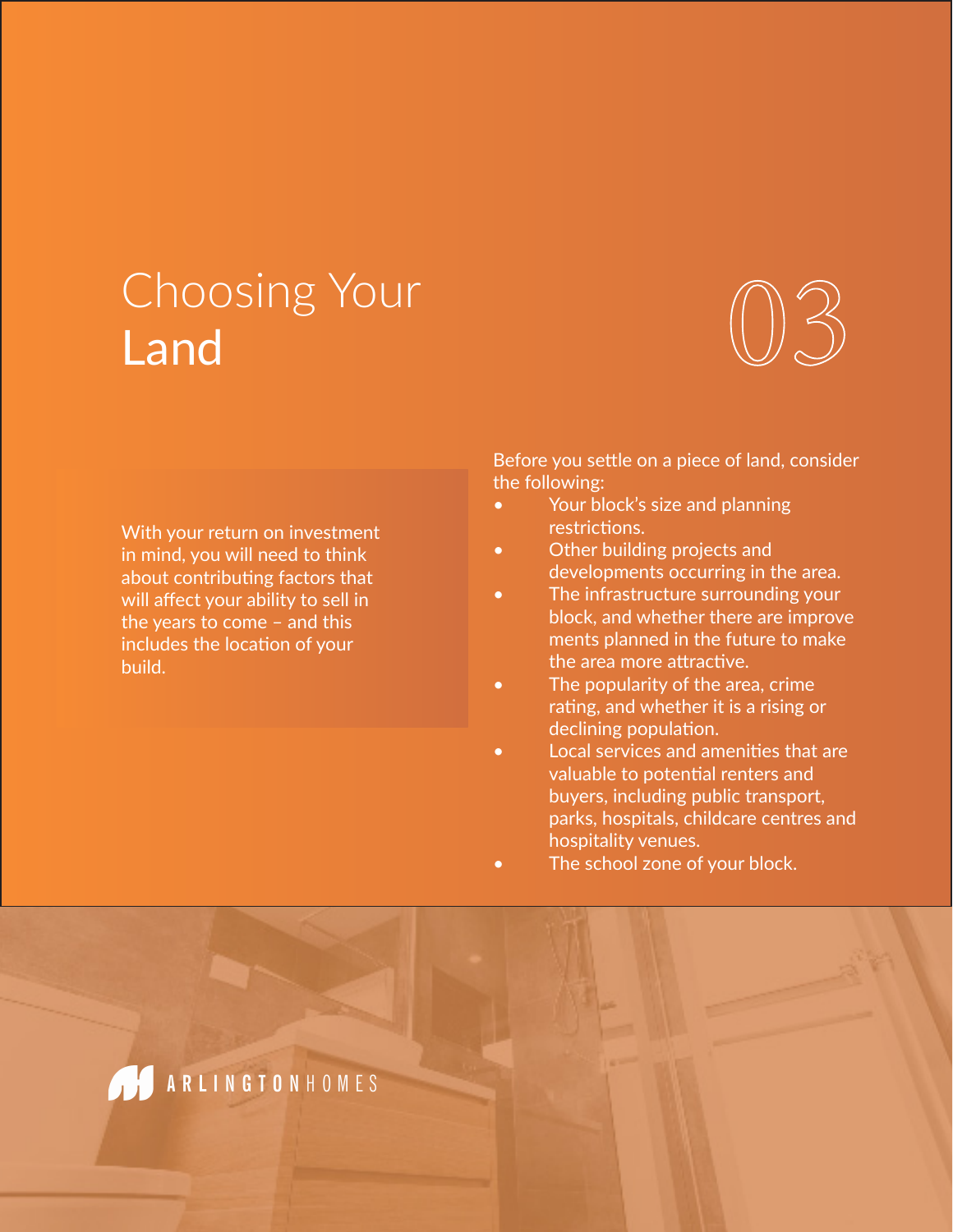## Council Approval

Finding an architect or building designer with extensive experience in townhouse development is beneficial, particularly when it comes to seeking council approval.

While this is one of the more difficult steps in the building process, engaging with a design expert will guarantee your project receives town planning and development approval.

You will also want to engage with your builder early on, as this allows sufficient time to review your plans and propose necessary changes for a faster approvals process, as well as identifying budget improvement opportunities.

Your builder and design professional will also be able to advise upon the Legal Point of Discharge (LPOD) - the point where stormwater from your townhouse is directed can be considered a major cost componenet if an LPOD is not in close proximity to your site.



04

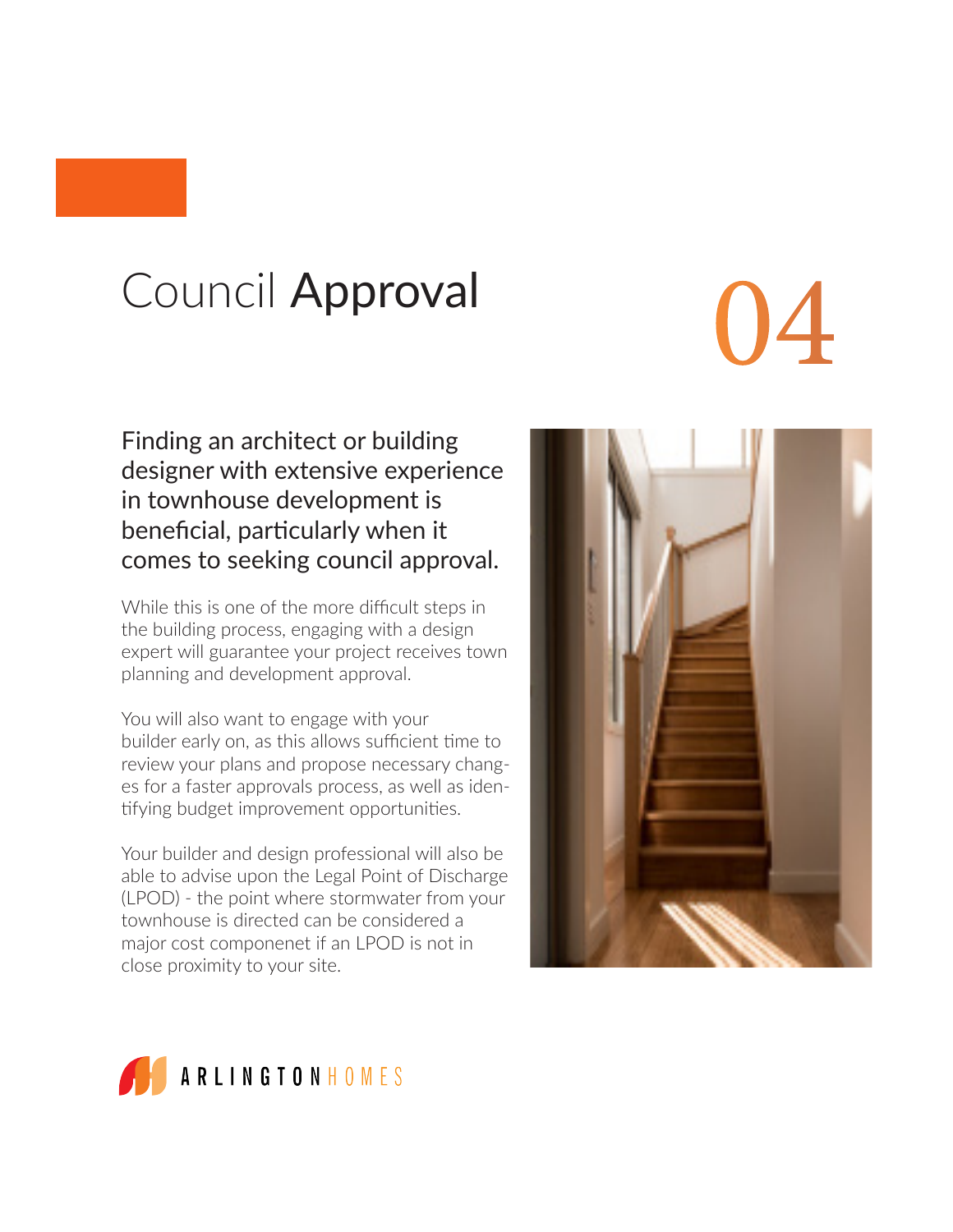## Project Timelines

#### The timeframe for completion on a custom townhouse development can vary depending on a variety of factors.

From extended approvals processes to poor weather, hard-to-source materials to unexpected work required in the foundation or excavation, delays in the building process can cause significant delays in your project.

We recommend openly discussing your expected timeframe for completion with your builder from the very beginning – especially if you are working to a deadline. This will give you the opportunity to discuss potential delays, your builder's approach to the overall project, and your timeline expectations.

With the use of scheduling software, a professional builder will be able to provide you with a logical sequence and planning process for your luxury townhouse build, ensuring your deadline is adhered to. With even the simplest software program, you can rest assured your builder will meet their contractual obligations and complete the project in good time.





5

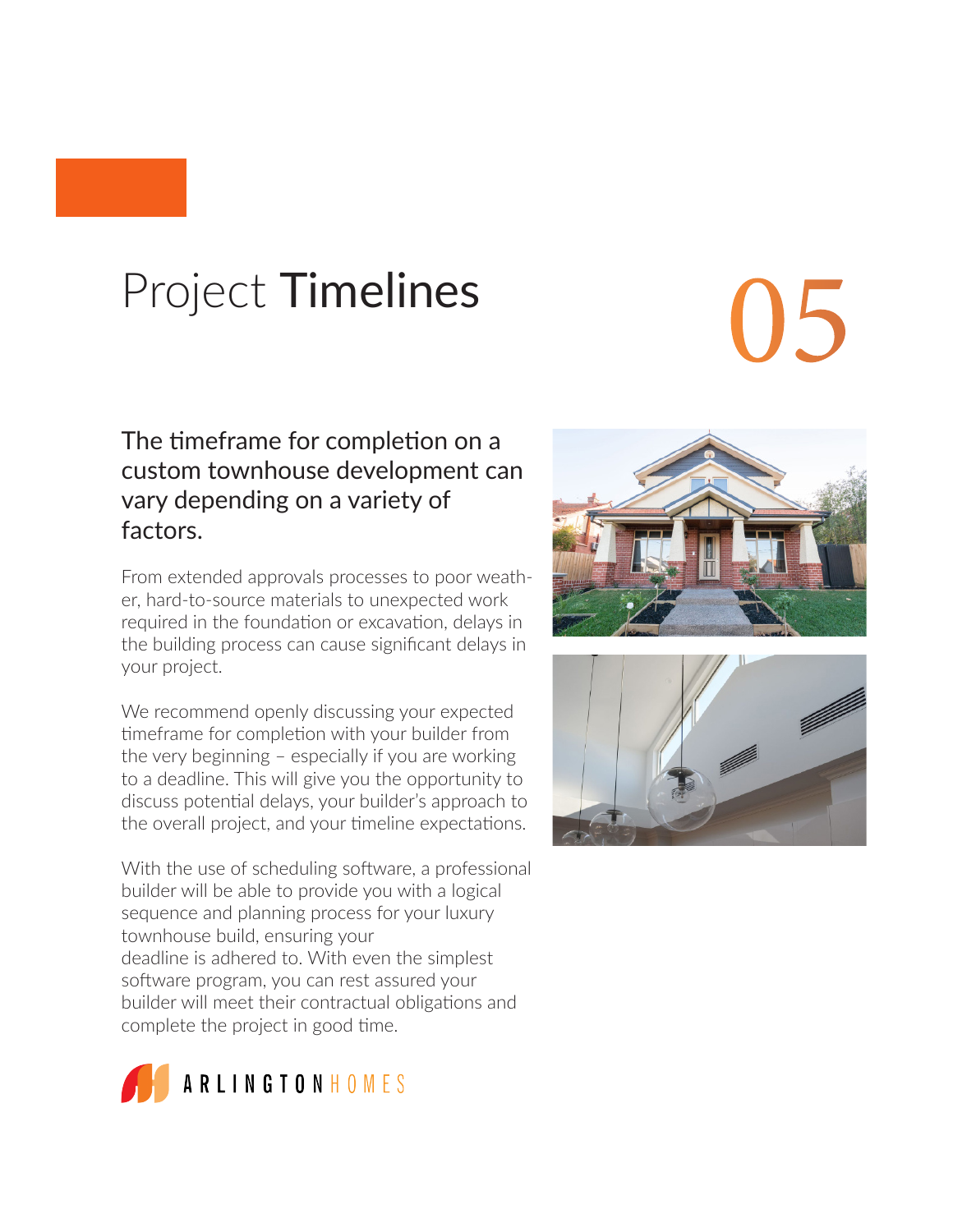## Warranties & Guarantees

# 06

There are three key elements to keep in mind when considering insurance on your custom townhouse development.

First of all, it is imperative your builder has public liability insurance of at least \$10,000,000, and either annual construction insurance or job-by-job construction insurance.

Secondly, Home Warranty Insurance is compulsory for projects with a value of \$16,000 or more. With structural defects covered for six years and non-structural defects covered for two, this is an important process not to be overlooked. However, payouts only occur if your builder goes bankrupt, missing or has passed away.

Finally, the length of the contracted maintenance period is important to note, often varying from 90 days, meaning you are only covered for post-construction defects during this period.

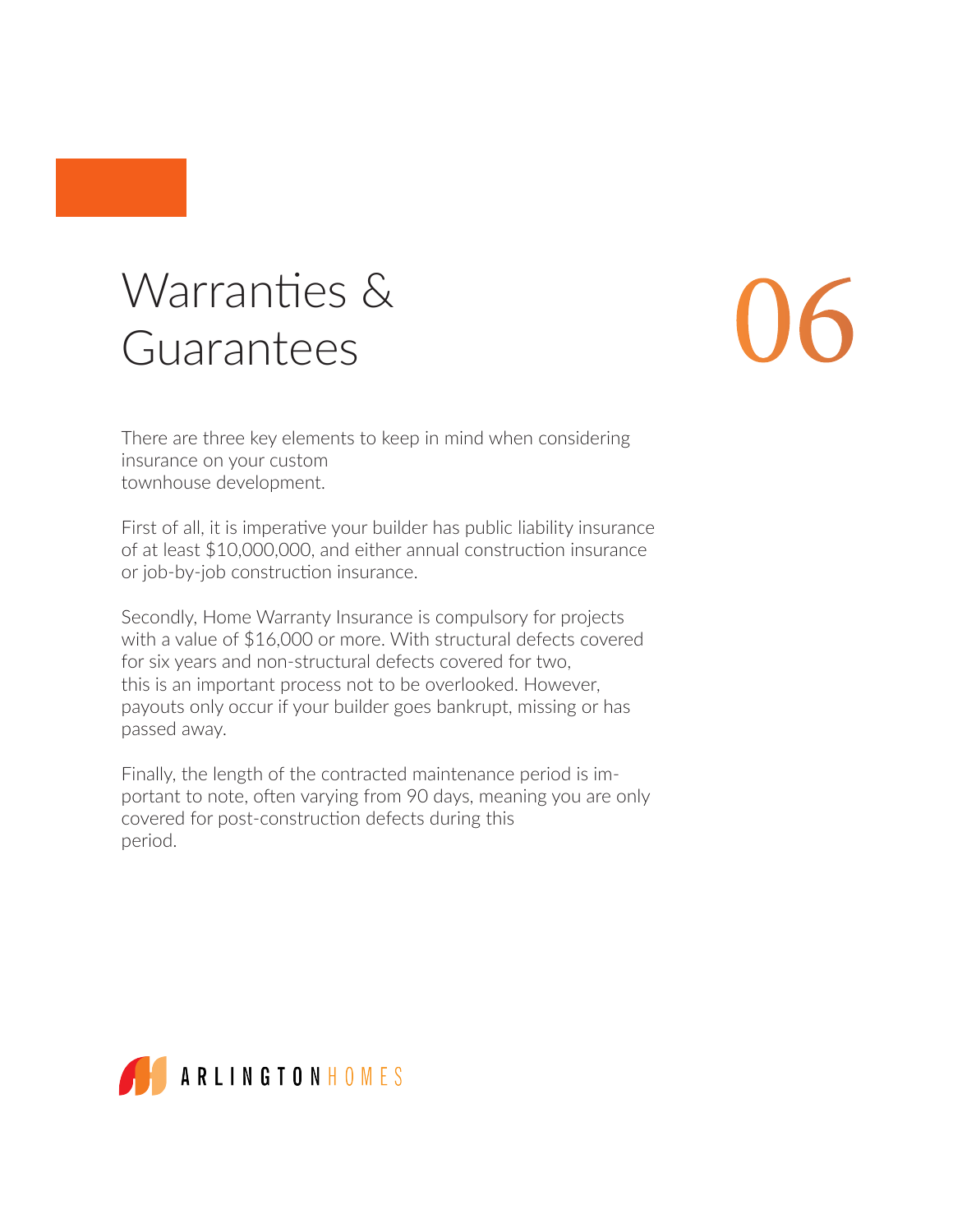### Maximising Return

07

Investing in a bespoke townhouse development provides opportunity to maximise your future return.

We recommend working closely with your builder and architect who are best placed to amend your budget and provide guidance that are compliant in the building industry for example, meet the National Consturction Codes, Australian Standard, Watermark and Codemark approved. These quality materials that will ensure longevity in the design and functionality of your build.

Your architect and builder will also be able to advise on features that are valuable to renters and buyers alike. With more people opting to work from home, you may consider the inclusion of a home office in your design.

Or perhaps you plan to develop your townhouse in an area with a demographic of young singles; if this is the case, you might consider multiple bathrooms for seamless house-sharing situations.

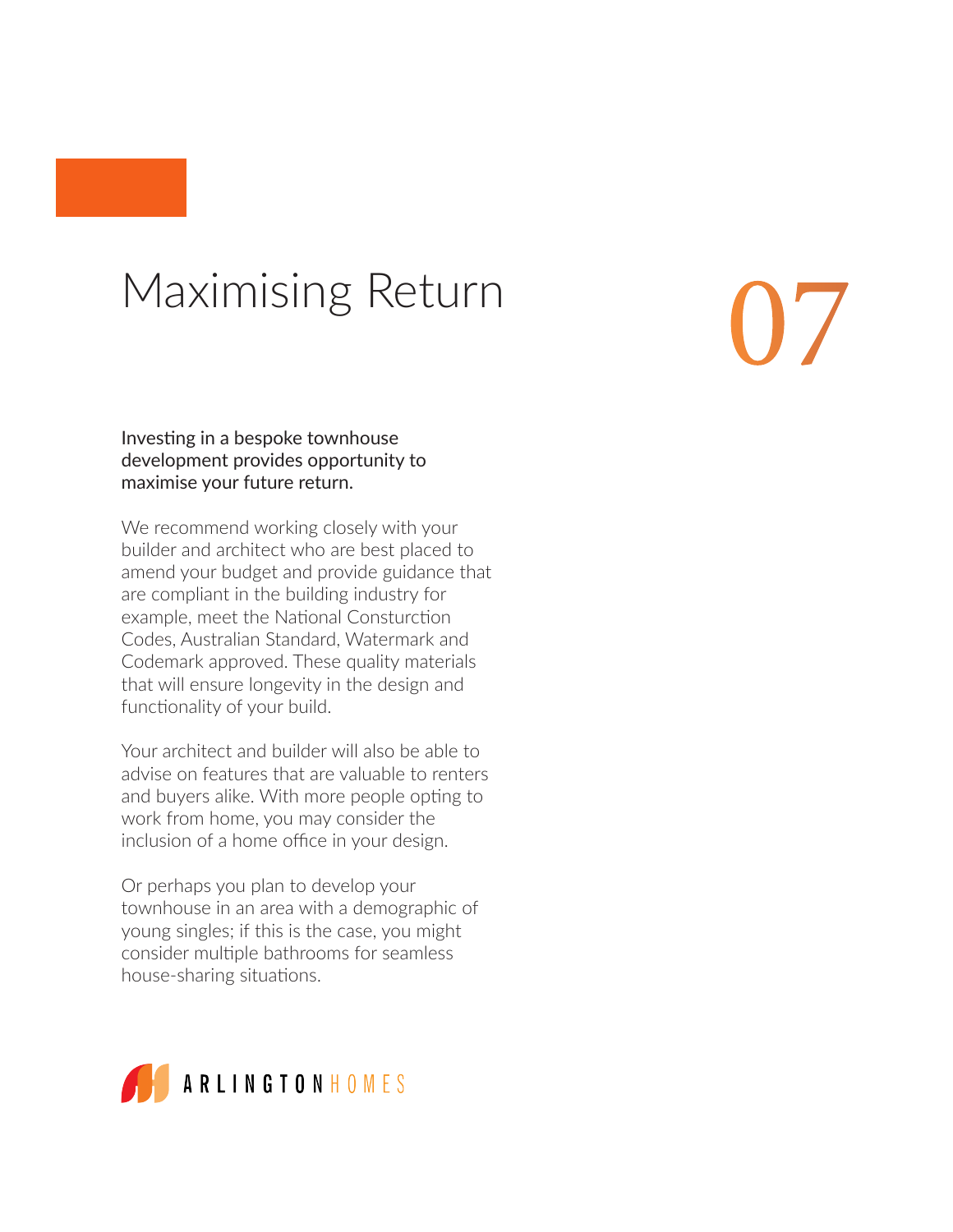### Feasibility

Committing to the design and build of a customised townhouse development is an exciting venture, but knowing that your project is feasible from the start makes for a happier journey.

With online feasibility calculators readily available, you can now assess your financial position and the viability of purchasing a

At Arlington Homes, our team are experienced in determining We ensure you understand the costs involved in developing your